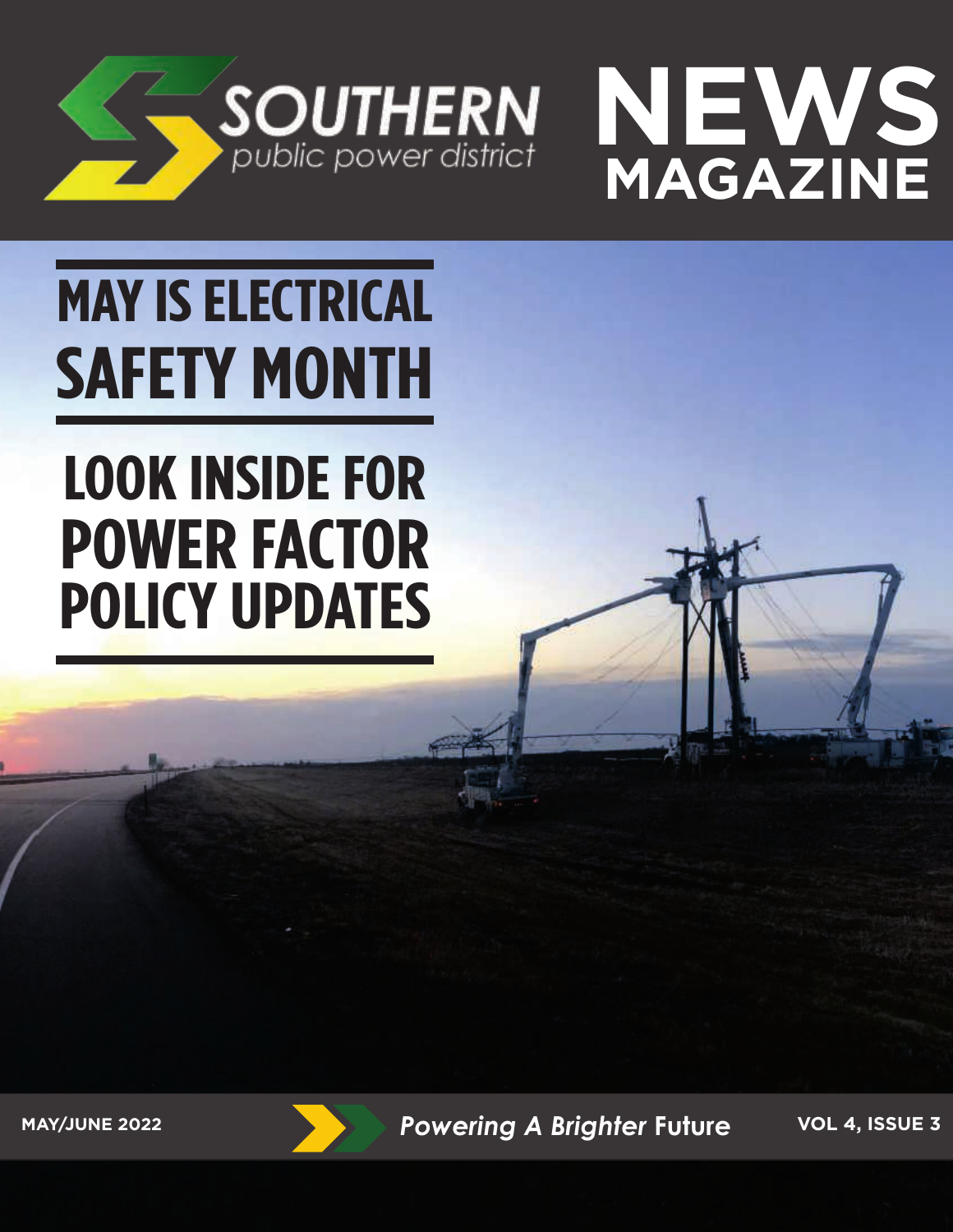

#### **SPPD News Magazine (USPS23530) is published bimonthly by:**

Southern Public Power District 4550 West Husker Highway PO Box 1687 Grand Island, NE 68802-1687 email: ldoose@southernpd.net

Subscription Rates: \$1.00/issue

Non Profit Periodical Postage paid at Grand Island, NE

#### **POSTMASTER: Send Address changes to:**

SPPD News Magazine P.O. Box 1687 Grand Island, NE 68802 ldoose@southernpd.net

#### **BOARD OF DIRECTORS:**

Arlon Jacobitz, Chairman Dana Meyer, Vice-Chairman Wayne Anderbery, Secretary Kevin Choquette, Treasurer Larry Benson Rick Bergman Marvin Fishler Lee Grove Neal Katzberg Robert Kieborz Dean Klute Joel Kuehn Mike Lowry Kevan Reeson

#### **PRESIDENT/CEO:**

Neal F. Niedfeldt

### **ON THE WEB AT:**

www.southernpd.com

#### **FOLLOW US HERE:**



Comments or questions: LeAnne Doose Public Relations Manager ldoose@southernpd.net

# **The latest in EMPLOYEE NEWS**

### **ENERGY SERVICES DEPARTMENT**

In March, the District combined the Irrigation Services Department with the Energy Services Department. This merger allows Energy Services staff to work together to serve irrigation customers, key accounts and facilitate the District's energy efficiency programs.

Energy Services is led by Sam Reinke. Becky Lesiak, Energy Services CSR, is new to this team and her experience with estimating and mapping will be a tremendous asset to the department.

Sam's experience with customer service at SPPD dates back to 2006, and Becky has worked at SPPD for six years.

We encourage our irrigation customers to reach out to Sam or Becky if you have any questions relating to your irrigation service. We especially encourage you to speak with them for answers to your irrigation capacitor policy questions. You can read more about recent policy updates on Page 3.



**SAM REINKE**  Energy Services Manager



**BECKY LESIAK**  Energy Services **CSR** 

### **SCHOLARSHIP ANNOUNCEMENT**

We are pleased to announce that 2022 Aurora High School graduate Bryce Barger has been awarded a Utility Lineworker Scholarship for the upcoming academic year. Bryce will begin his education this Fall at Metro Community College in Omaha through an accredited lineworker program.



Bryce's scholarship will total \$1,000 upon his successful completion of Metro's one-year program.

We are excited for Bryce on his upcoming endeavors, and we wish him the best in his studies! To learn more about scholarships to be awarded in 2023, visit our website.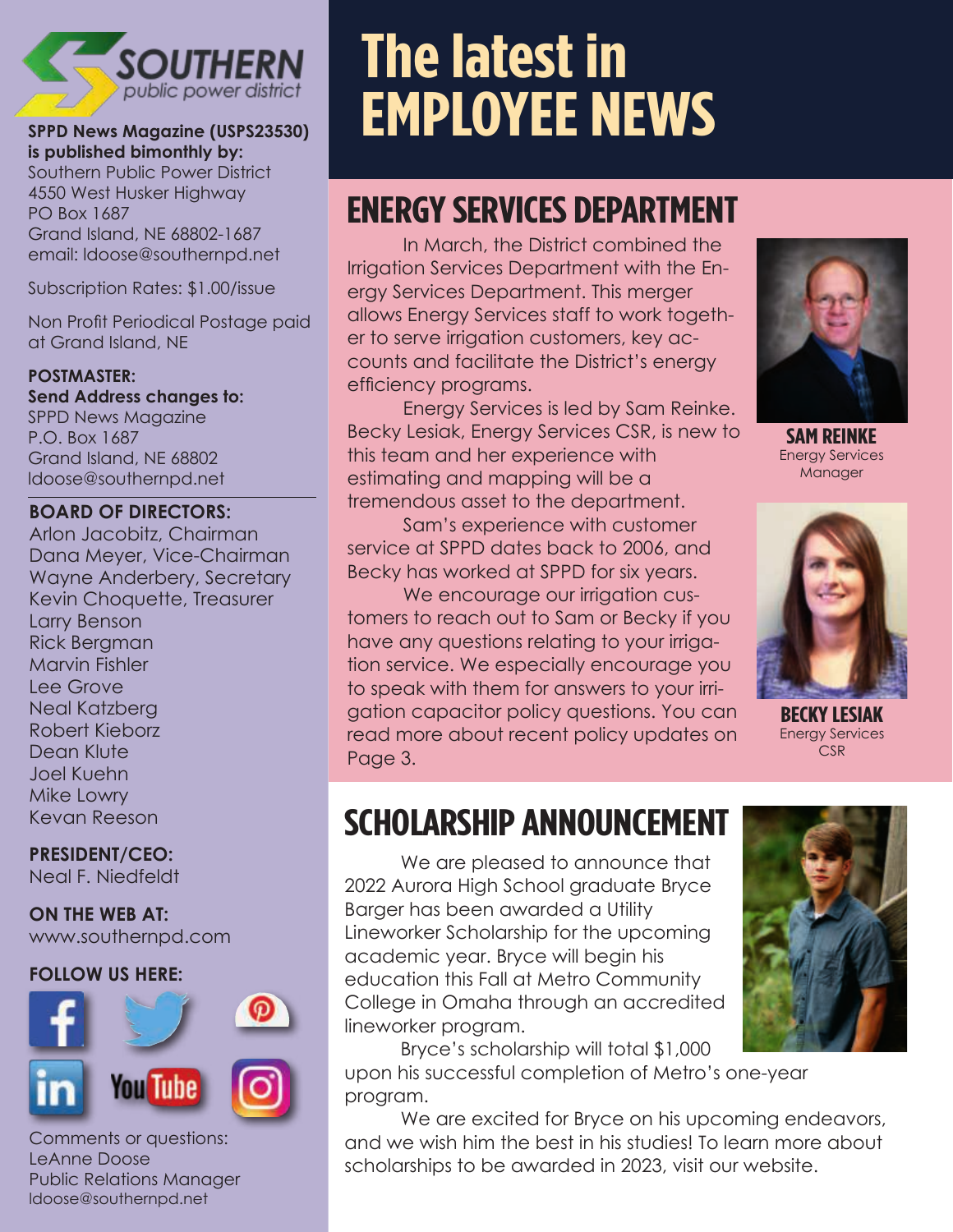# **Attention IRRIGATION CUSTOMERS**

### **POWER FACTOR POLICY UPDATES**

SPPD's Board of Directors has authorized several adjustments to our power factor policy for irrigation customers. This action was taken because we heard from our customers that more time is needed to secure capacitor equipment and to study the appropriate sizing for your systems. Supply chain issues have also created challenges, as well as scheduling issues with electricians and pivot service providers who are already working hard to prepare their customers for the upcoming season.

We also know that many people need a little more time to understand the information and learn more about how the policy affects your system and your billing. There are three key changes for you to know as we prepare for this season, and plan for the future:

- **1. Effective dates for capacitor installations is now May 1, 2023, or prior to irrigating in 2023.**
- **2. The minimum power factor adjustment will now be equal to the requirements set forth by NPPD, which is currently 90%.**
- **3. Capacitor installation incentives have been revised with deadlines established for 2022 and 2023.**

**MORE INFORMATION:** southernpd.com/powerfactor

### **IMPORTANT DATES FOR POWER FACTOR**

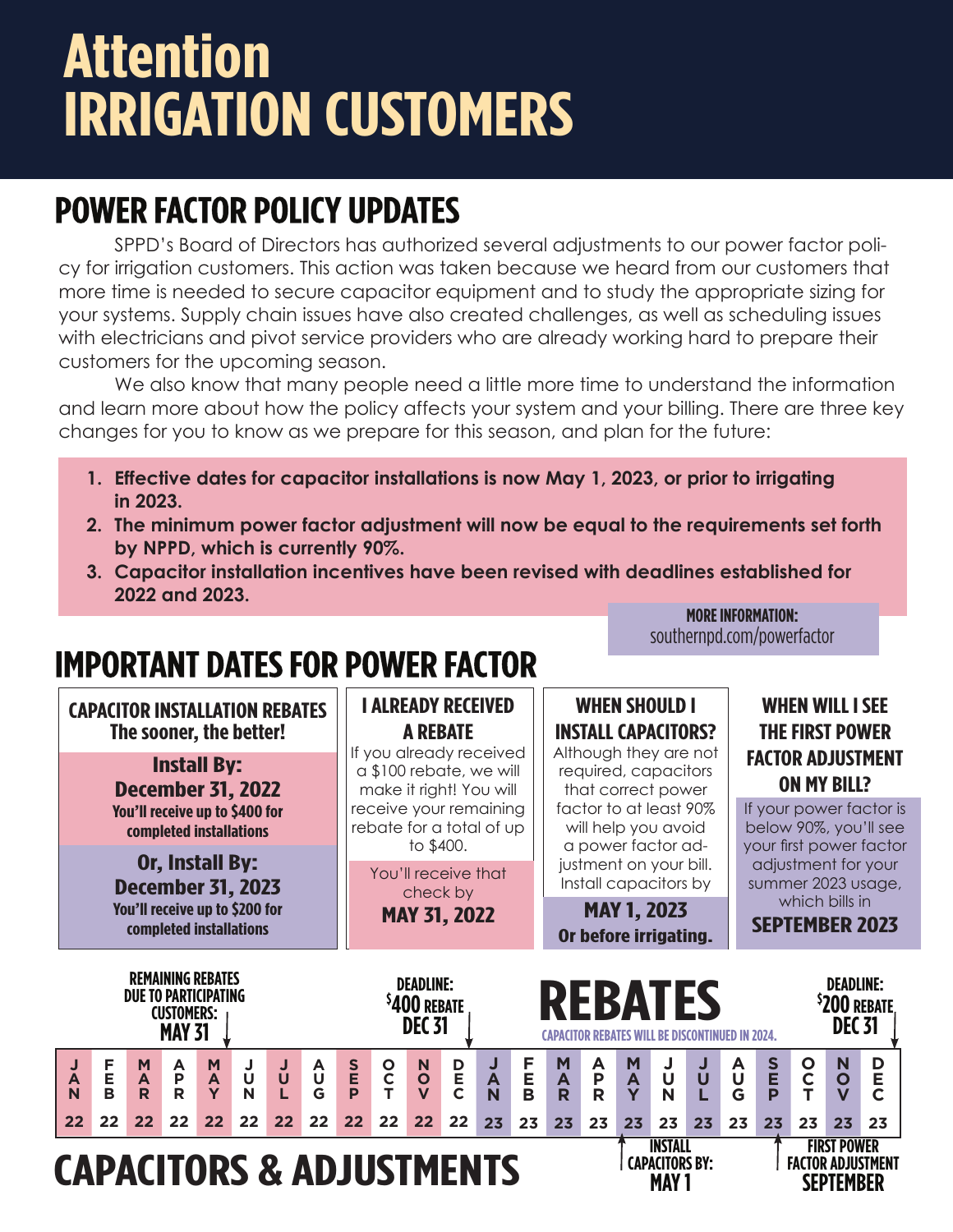## **Electrical Safety Month SAFETY AT HOME**

The Electrical Safety Foundation International (ESFI) reports that an average of 51,000 electrical home structure fires occur each year, claiming almost 500 lives, injuring more than 1,400 people, and causing more than \$1.3 billion in property damage. Additionally, the U.S. Consumer Product Safety Commission reports that nearly 400 people are electrocuted in the U.S. each year.

Many electrocutions and resulting home fires are preventable. But prevention only occurs when people understand the basics of electrical safety and follow safe practices.

May is National Electrical Safety Month. We will be sharing valuable safety tips with you this month, and we encourage you to follow our social media pages to learn more. You can also brush up on your electrical safety knowledge by visiting southernpd.com/safetymonth.

As you begin to think about your home's electrical system, you may already be aware of improvements necessary for improving safety. Hiring an electrician to conduct this dangerous work is necessary. If you are uncertain what to look for in an electrician to assist with your system improvements, we'd like to offer the following tips to help you choose a professional that will conduct work safely and efficiently.

### **Five Tips for Hiring an Electrician**

A licensed electrician can help with a variety of home projects from lighting upgrades to full renovations. Keep the following tips in mind if you're looking to hire an electrician.



### **1. Hire a licensed, qualified electrician for the job.**

Look for a master electrician to manage the project. Master electricians have the most experience and will often oversee the work of a journey-level electrician or apprentice.

### **2. Make sure the electrician is insured.**

Seasoned electricians know the importance of protecting themselves in case of an accident.

### **3. Read all the reviews.**

Hire an electrician that has several positive reviews - not just one or two. Read reviews on different sites, like Nextdoor, Yelp and HomeAdvisor, and consider asking your neighbors for recommendations.

### **4. Determine your budget. Get two quotes.**

Knowing your budget upfront helps move the process along. Prices can greatly vary, so get multiple quotes (at least two).

### **5. Talk timeline.**

Some electricians accidentally overbook projects. If your job is time-sensitive, convey that early on and discuss a realistic timeline with the electrician.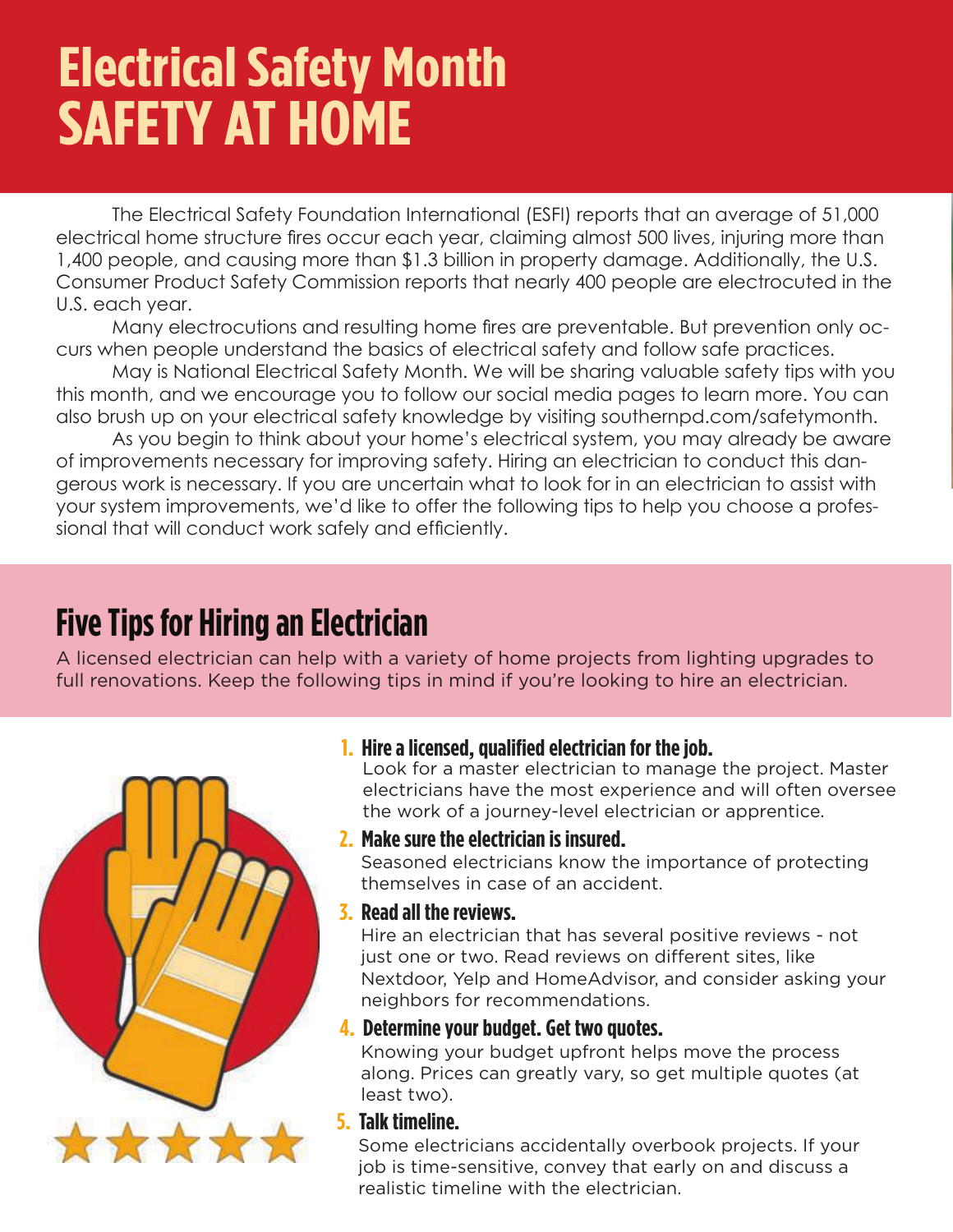# **Electrical Safety Month WORKING SAFELY ON THE FARM**

**Electrical accidents happen when you aren't aware of your surroundings.**

### **TIPS FOR BEST PRACTICES ON THE FARM**

### **ASSURE EQUIPMENT CLEARANCE**

- Inspect entrances into fields to ensure adequate clearance for equipment.
- Electricity can arc through the air between the line and the grounded equipment. So keep cultivators, sprayers and planters **AT LEAST 10 FEET** from power lines and electrical facilities.

**Look up.**

**Look out.**

**LIVE!**

• Move irrigation pipe and other farm equipment with caution. Aluminum pipe is lightweight and easy to carry, but prone to shifting cause by wind or poor balance.

### **MAINTAIN VISUALS**

- Utilize a spotter to assure proper clearance when entering driveways or fields. The extra eyes can also help when maneuvering large equipment.
- Use mutually understood hand signals with your spotter as you work together to maneuver equipment safely.

### **DO NOT COME INTO CONTACT**

- Never attempt to move a power line out of the way or raise it for clearance.
- If your equipment contacts a power line, remain inside the vehicle until linemen from SPPD arrive to de-energize the line. Stepping out of the equipment creates a path from the equipment to the ground, and electricity will use YOU as a path.

### **COMMUNICATE**

• Talk to anyone helping you on your farm during planting season, especially those who are not accustomed to doing agricultural work. Remind everyone of safety practices and review hazards daily.

### **OTHER HAZARDS**

Be cautious if you are tired. Often, when you are putting in long hours and short changing yourself on sleep, your level of awareness and reaction time is minimized.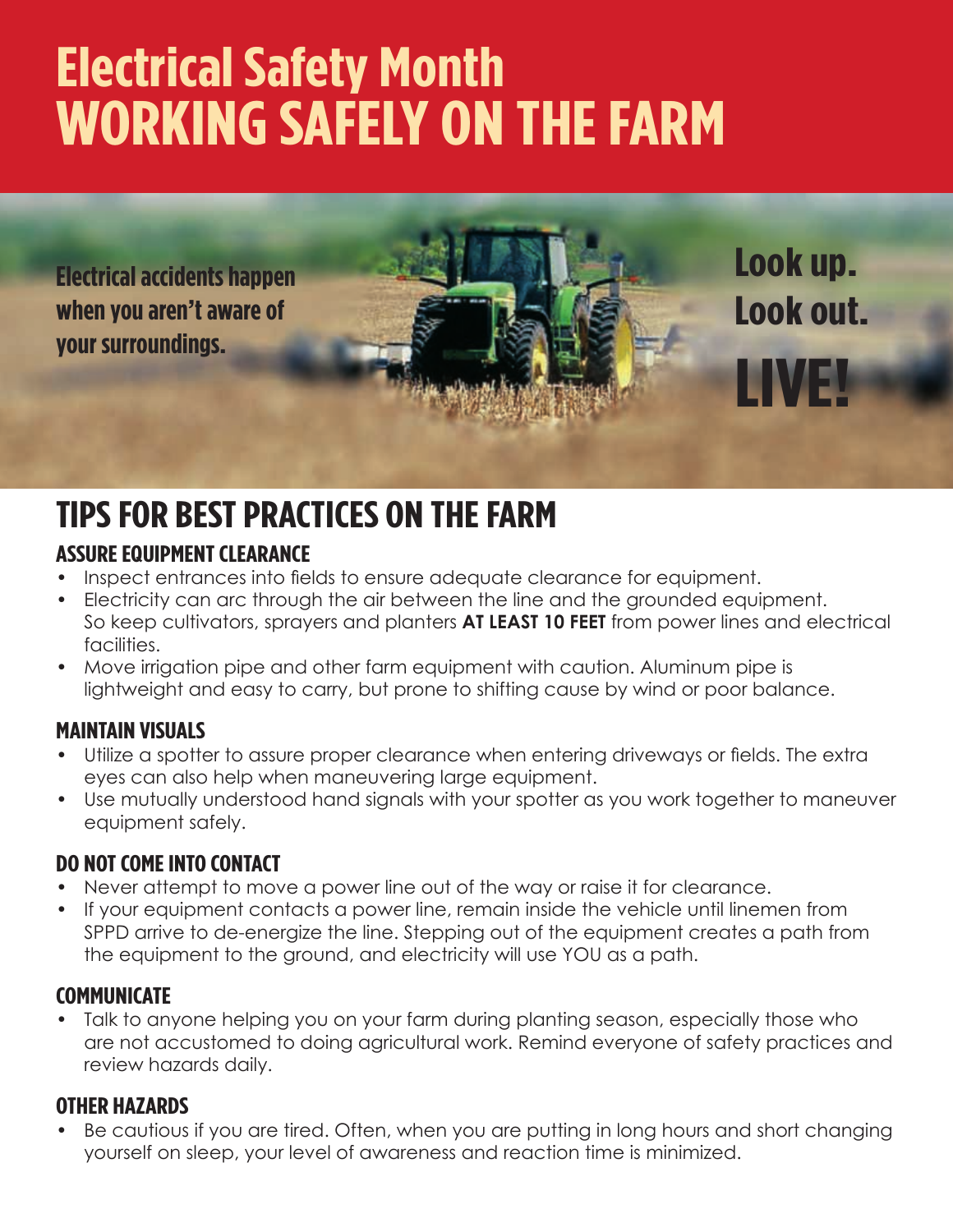## **Operation Round UP GRANT NEWS**



### **2022 FIRST QUARTER GRANT RECIPIENTS**

SPPD's Operation ROUND UP Board of Directors approved the distribution of \$23,462 in funds to eleven applicants for the First Quarter of 2022. Since its inception in 2014, a total of \$444,577 has been awarded to projects throughout our service region.

| <b>VILLAGE OF</b><br><b>GILTNER</b>              | <b>Tree</b><br>Replacement           | \$2,337 |
|--------------------------------------------------|--------------------------------------|---------|
| <b>CAIRO STEERING</b><br><b>COMMITTEE</b>        | <b>Ballfield</b><br><b>Bathrooms</b> | \$2,500 |
| <b>VILLAGE OF</b><br><b>BERTRAND</b>             | <b>Swimming Pool</b><br>Equipment    | \$2,500 |
| <b>KENESAW</b><br><b>HERITAGE MUSEUM</b>         | Electrical<br>Equipment              | \$2,500 |
| <b>PAULINE AREA</b><br><b>HISTORICAL SOCIETY</b> | <b>Windows</b>                       | \$1,500 |
| <b>STICK CREEK KIDS</b>                          | Tables, Chairs<br>& Shelving         | \$2,500 |

*Applications for the second quarter of 2022 are due June 30th. Learn more about this program by visiting www.southernpd.com, or contact LeAnne Doose at Southern Public Power District.*

| <b>ZACH MILLSAP</b><br><b>EAGLE SCOUT PROJECT</b> | GaGa Ball<br>Pit                     | \$1,200 |
|---------------------------------------------------|--------------------------------------|---------|
| <b>KEARNEY COUNTY</b><br><b>EMERGENCY MNGT</b>    | Emergency<br><b>Response Trailer</b> | \$2,500 |
| <b>PLATTE VALLEY</b><br><b>MUTUAL AID</b>         | Handheld<br>Radios                   | \$2,500 |
| <b>WOOD RIVER</b><br><b>VOLUNTEER FIRE</b>        | <b>TV for Training</b>               | \$1,500 |
| <b>DONIPHAN RECREATION</b><br><b>ASSOCIATION</b>  | Home Run<br>Fence                    | \$1,925 |

### **ENERGYWISE REBATE: COOLING SYSTEM TUNE-UP**

If you haven't already, NOW is the time to prepare your cooling system for summer heat. Regular tune-ups on your cooling system are helpful in assuring efficient performance, and ultimately, savings in your cooling costs.

Systems that have been neglected can yield a savings of 5 to15-percent in energy costs, or more, if you invest in a tune-up! A tune-up may also extend the life of your unit.

SPPD offers a \$30 EnergyWise incentive to homeowners that have their cooling system tuned-up by an HVAC contractor. Qualifying systems include residential central-air conditioners, air source and water source heat pumps. This incentive is available to residential customers. If you would like to learn more and access an application for the Cooling System Tune Up Incentive, log onto our website at southernpd.com.

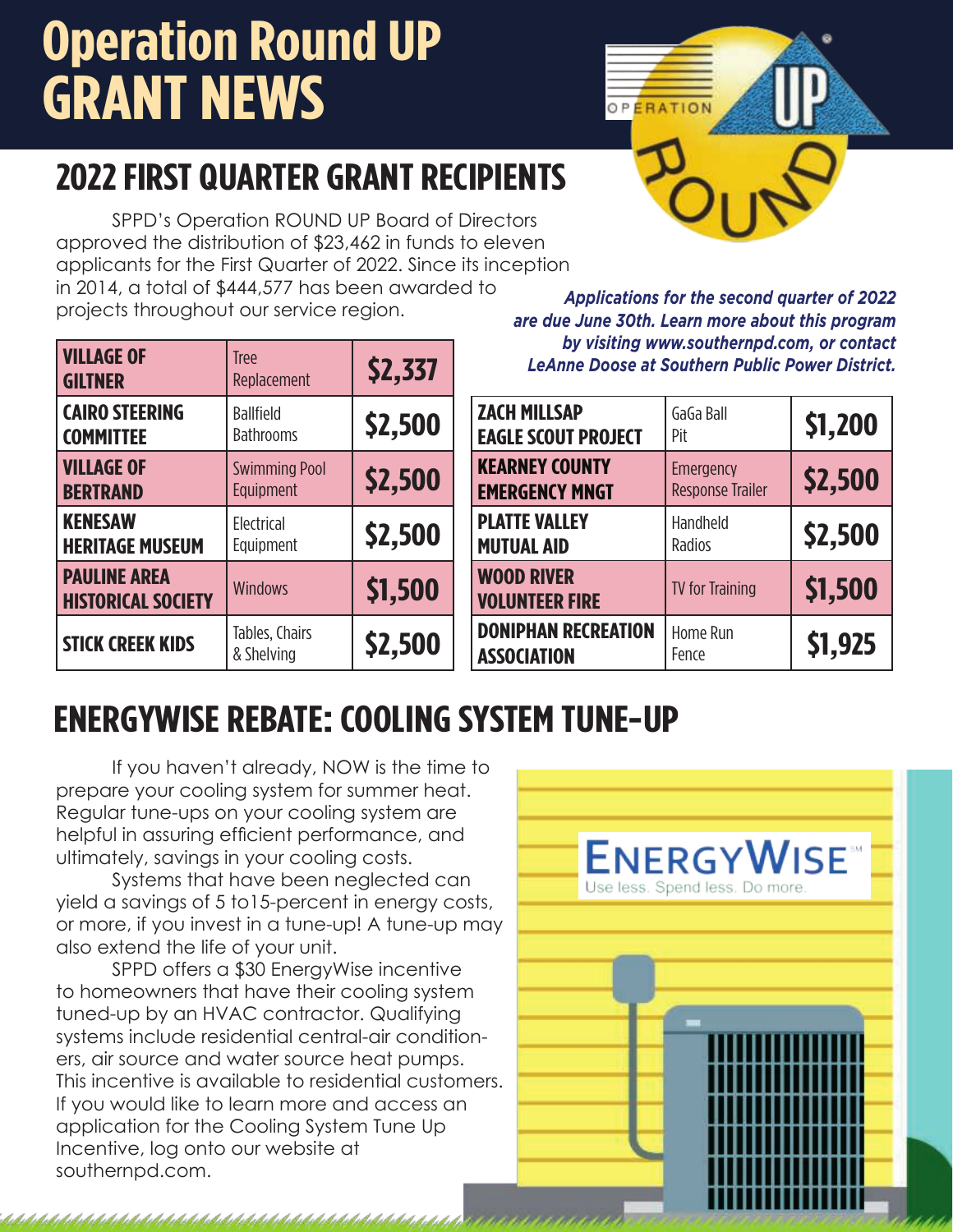## **Prepare Now For SEVERE WEATHER**

### **PLAN AHEAD FOR SEVERE WEATHER**

Most of us are familiar with safety procedures when severe weather strikes in Nebraska. But in the moment, it is easy to forget the most basic response steps when your adrenaline is flowing.

We strongly advise you to plan ahead. Talk to your family about your response to severe weather, including tornadoes. Know where you will meet after a storm, stock your disaster kit with essentials, and review shelter locations for the places where your time is spent during the summer.

When power outages occur, CALL us at 800-579- 3019. Be prepared to share your account information, especially if you are calling from a phone number that is different than your primary account phone number. All the information you will need is listed on your most recent billing statement. Keep that information inside your disaster kit.

If you are considering the installation of a generator for use during lengthy outages, it is best to do your research rather than making a quick purchase. Generators are available in both portable and standby configurations, and are built with varying capacities for different household sizes. After you choose your ideal unit, choose a qualified electrician to help you with installation of a double throw switch. You can also take advantage of Generlink,--an emergency transfer switch available through SPPD.

Visit southernpd.com/generlink to learn more or contact our Energy Services Department.

### **UPDATE YOUR CONTACT INFORMATION**

Keeping your contact information up-to-date is a key requirement for our accounts and billing process, and it assures we can respond to your calls efficiently during power outages. When we experience large-scale outages, our call center has the ability to answer calls on an automated basis. This allows larger volumes of calls to be recorded, and it does so efficiently.

In order to accommodate incoming calls this way, your phone numbers must be accurate and up-to-date in your account profile. If you call from a number listed on your account, the system will recognize you and will easily identify the location of your meter. Also, if you are calling from a different phone number, you can manually enter a number listed on your account to allow the system to access your information. This process helps to prevent longer waits that can happen during major outage events, so be sure your phone numbers are current so the system can work efficiently for you!.

If you would like to check the status of your contact information, please reach out to our Customer Services Department, or review your account information on SmartHub.